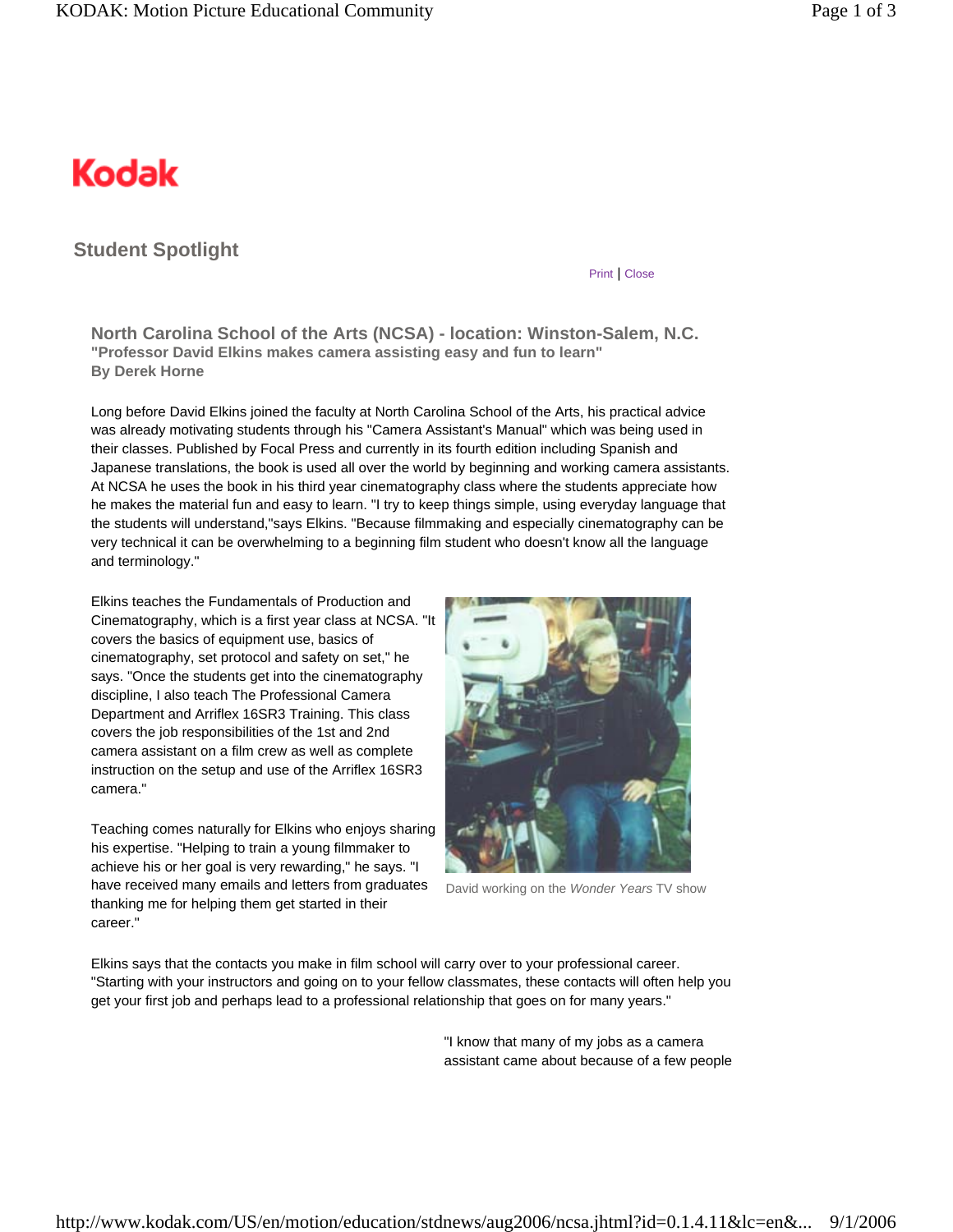

NCSA's film school studio village main street

that I knew in film school," he adds. "I still keep in touch with a few of them after being out of school for over 20 years."

Elkins studied cinematography at Columbia College in Hollywood and his first job in the industry was as 2nd Unit 2nd AC on a low budget film that was crewed by many of his classmates. All of his work since has been as a 1st AC and Camera Operator.

His most fulfilling experience was working as 1st AC on the television series *The Wonder Years*. "It was a great job and I loved going to work every day," he says. "I started on the show as a day player, then worked the entire 1989-90 season and continued to be a day player after that."

Elkins continues to work on outside projects as a 1st AC or Camera Operator. This is common among the NCSA faculty who are

working professionals and that is one of the many strengths of the school. In addition to these industry connections, Elkins points out the excellent facilities for shooting which includes 3 stages, editing suites, a Foley/ADR stage, production vehicles and professional equipment.

NCSA has one of the largest film archives in North America and 3 state-of-the-art theaters to show the films. In addition to this, they also bring in guest artists that show their work on film and discuss the advantages of it. "This past year we had cinematographer Robert Elswit who showed *Good Night and Good Luck* and discussed the process of shooting on black and white," he says. "He was one of the best guests we have had in cinematography."

To keep the students interested in shooting on film, all of the third and fourth year projects are shot on 16mm film completely funded by the school. Elkins thinks it is important for film students to learn to shoot on film stock because "film will be around for a long time and it gives a completely different look than video or digital imaging."

"With the advances in film stocks in recent years I don't think that film is going away anytime soon," says Elkins who has done all his previous work on film. "I hope that producers will continue to use film for their projects because of the look it gives and not simply base production decisions on the cost and the bottom line. It's all about putting